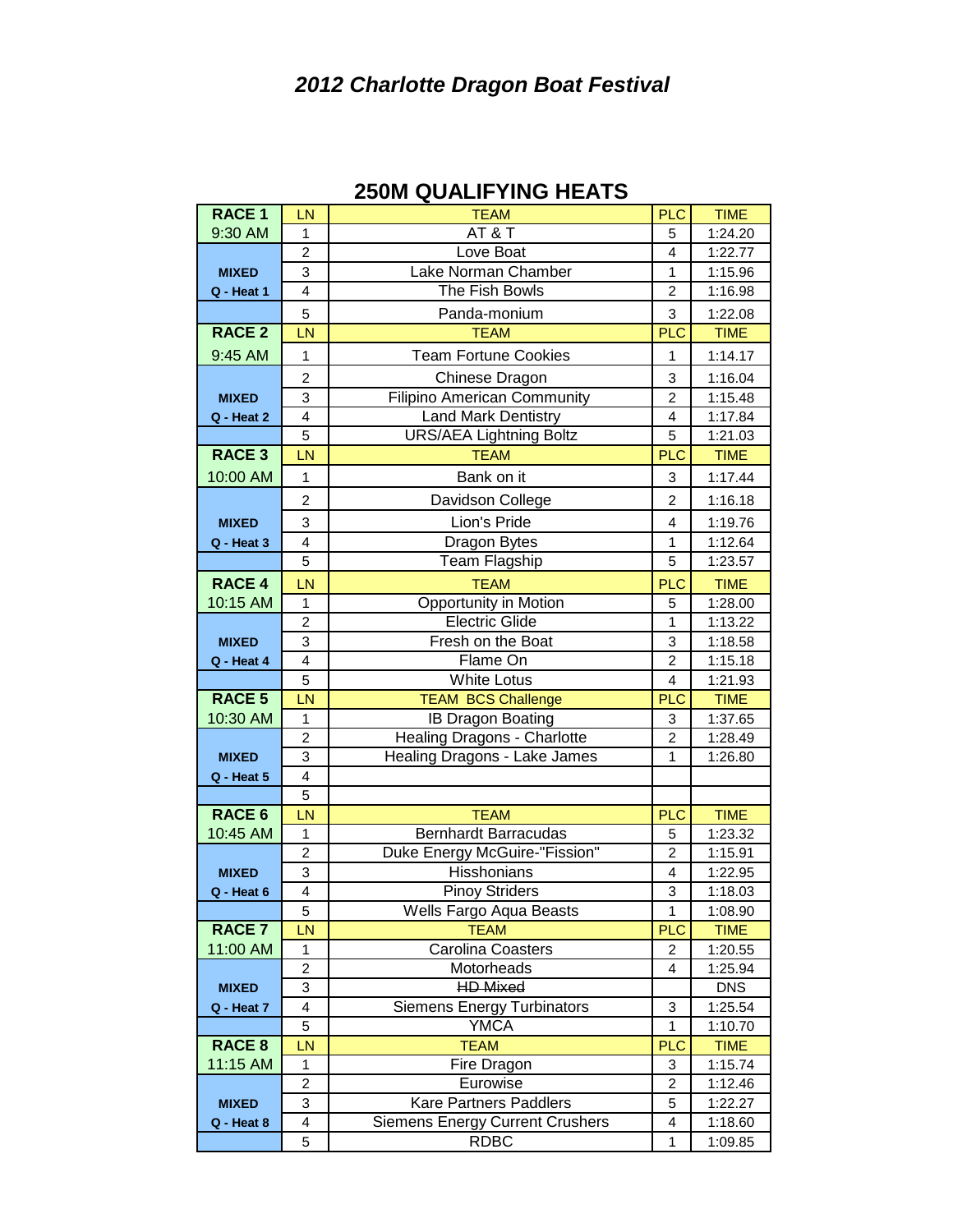## **250M SEMI FINAL HEATS**

| <b>RACE 9</b>      | <b>SD</b>       | LN                      | <b>TEAM</b>                            | <b>PLC</b>              | <b>TIME</b> |
|--------------------|-----------------|-------------------------|----------------------------------------|-------------------------|-------------|
| 12:30 PM           |                 | 1                       |                                        |                         |             |
|                    | 34              | $\overline{2}$          | Healing Dragons - Lake James           | $\overline{2}$          | 1:26.65     |
| <b>MIXED</b>       | 32              | 3                       | <b>Siemens Energy Turbinators</b>      | 1                       | 1:16.74     |
| Q - Heat 1         | 36              | $\overline{\mathbf{4}}$ | Healing Dragons - Charlotte            | 3                       | 1:28.73     |
|                    |                 | 5                       |                                        |                         |             |
| <b>RACE 10</b>     | <b>SD</b>       | LN                      | <b>TEAM</b>                            | <b>PLC</b>              | <b>TIME</b> |
| 12:45 PM           | 37              | 1                       | <b>IB Dragon Boating</b>               | 3                       | 1:32.34     |
|                    | 33              | $\overline{2}$          | Motorheads                             | $\overline{2}$          | 1:30.08     |
| <b>MIXED</b>       | 31              | 3                       | AT&T                                   | 1                       | 1:23.02     |
| Q - Heat 2         | 35              | $\overline{\mathbf{4}}$ | <b>Opportunity in Motion</b>           | 4                       | 1:33.36     |
|                    |                 | 5                       |                                        |                         |             |
| <b>RACE 11</b>     | <b>SD</b>       | LN                      | <b>TEAM</b>                            | <b>PLC</b>              | <b>TIME</b> |
|                    |                 |                         |                                        |                         |             |
| 1:00 PM            | 28              | 1                       | Hisshonians                            | 3                       | 1:24.73     |
|                    | 24              | $\overline{2}$          | <b>White Lotus</b>                     | 1                       | 1:21.06     |
| <b>MIXED</b>       | 22              | 3                       | <b>Carolina Coasters</b>               | $\overline{2}$          | 1:24.58     |
| Q - Heat 3         | 26              | $\overline{4}$          | Kare Partners Paddlers                 | 4                       | 1:30.34     |
|                    | 30              | 5                       | Team Flagship                          | 5                       | 1:32.19     |
| <b>RACE 12</b>     | <b>SD</b>       | LN                      | <b>TEAM</b>                            | <b>PLC</b>              | <b>TIME</b> |
| 1:15 PM            | 27              | 1                       | Love Boat                              | 1                       | 1:21.23     |
|                    | 23              | $\overline{c}$          | <b>URS/AEA Lightning Boltz</b>         | $\overline{c}$          | 1:22.57     |
| <b>MIXED</b>       | 21              | 3                       | Lion's Pride                           | 4                       | 1:25.25     |
| Q - Heat 4         | 25              | $\overline{4}$          | Panda-monium                           | 5                       | 1:26.04     |
|                    | 29              | 5                       | <b>Bernhardt Barracudas</b>            | 3                       | 1:23.13     |
| RACE <sub>13</sub> | <b>SD</b>       | LN                      | <b>TEAM</b>                            | <b>PLC</b>              | <b>TIME</b> |
| 1:30 PM            | 18              | 1                       | Pinoy Striders                         | 4                       | 1:17.83     |
|                    | 14              | $\overline{2}$          | Davidson College                       | 3                       | 1:17.28     |
| <b>MIXED</b>       | 12              | $\overline{3}$          | Lake Norman Chamber                    | 5                       | 1:18.63     |
| Q - Heat 5         | 16              | $\overline{\mathbf{4}}$ | Bank on it                             | $\overline{2}$          | 1:17.08     |
|                    | 20              | 5                       | <b>Siemens Energy Current Crushers</b> | 1                       | 1:16.48     |
| <b>RACE 14</b>     | <b>SD</b>       | LN                      | <b>TEAM</b>                            | <b>PLC</b>              | <b>TIME</b> |
| 1:45 PM            | 17              | 1                       | <b>Land Mark Dentistry</b>             | 4                       | 1:20.61     |
|                    | 13              | $\overline{2}$          | Chinese Dragon                         | $\overline{2}$          | 1:17.13     |
| <b>MIXED</b>       | 11              | 3                       | Duke Energy McGuire-"Fission"          | 3                       | 1:17.59     |
| Q - Heat 6         | 15              | 4                       | The Fish Bowls                         | 5                       | 1:24.87     |
|                    | 19              | 5                       | Fresh on the Boat                      | 1                       | 1:15.09     |
| <b>RACE 15</b>     | <b>SD</b>       | LN                      | <b>TEAM</b>                            | <b>PLC</b>              | <b>TIME</b> |
| 2:00 PM            | $\bf8$          | 1                       | Flame On                               | 4                       | 1:15.96     |
|                    | 4               | $\overline{c}$          | Eurowise                               | 3                       | 1:15.09     |
| <b>MIXED</b>       | $\overline{a}$  | 3                       | <b>RDBC</b>                            | 1                       | 1:09.02     |
| Q - Heat 7         | $6\phantom{1}6$ | 4                       | <b>Electric Glide</b>                  | $\overline{2}$          | 1:13.47     |
|                    | 10              | 5                       | Fire Dragon                            | 5                       | 1:19.51     |
| <b>RACE 16</b>     | <b>SD</b>       | LN                      | <b>TEAM</b>                            | <b>PLC</b>              | <b>TIME</b> |
| 2:15 PM            | $\overline{7}$  | 1                       | <b>Team Fortune Cookies</b>            | 3                       | 1:12.62     |
|                    | 3               | $\overline{2}$          | <b>YMCA</b>                            | 1                       | 1:07.63     |
| <b>MIXED</b>       | 1               | 3                       | Wells Fargo Aqua Beasts                | $\overline{\mathbf{c}}$ | 1:11.82     |
| Q - Heat 8         | $\overline{5}$  | 4                       | Dragon Bytes                           | 4                       | 1:15.08     |
|                    | 9               | 5                       | <b>Filipino American Community</b>     | 5                       | 1:15.84     |